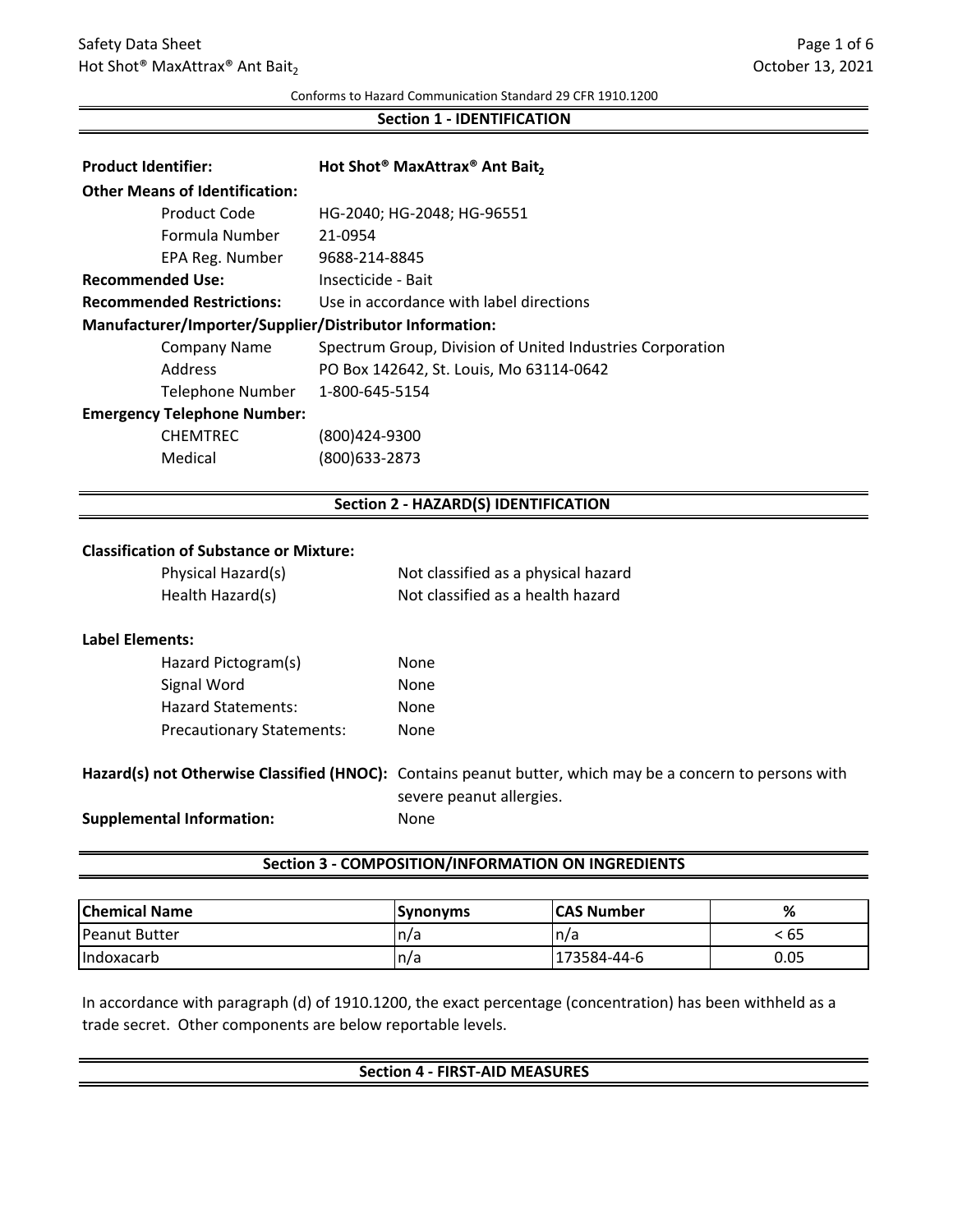| Safety Data Sheet<br>Hot Shot <sup>®</sup> MaxAttrax <sup>®</sup> Ant Bait <sub>2</sub>                 |                                                                                                                                                                             | Page 2 of 6<br>October 13, 2021 |
|---------------------------------------------------------------------------------------------------------|-----------------------------------------------------------------------------------------------------------------------------------------------------------------------------|---------------------------------|
| Inhalation:                                                                                             | If breathing is difficult, remove victim to fresh air and keep at rest in a position<br>comfortable for breathing. Get medical advice/attention if you feel unwell.         |                                 |
| <b>Skin Contact:</b>                                                                                    | In case of contact, wash skin with plenty of water. If skin irritation or redness develops,<br>seek medical attention.                                                      |                                 |
| <b>Eye Contact:</b>                                                                                     | In case of contact, flush eyes with plenty of water. Remove contact lenses, if worn. If<br>irritation persists, get medical attention.                                      |                                 |
| Ingestion:                                                                                              | If swallowed, do NOT induce vomiting unless directed to do so by medical personnel.<br>Never give anything by mouth to an unconscious person. Get medical advice/attention. |                                 |
| <b>Most Important</b><br>Symptoms/Effects,<br><b>Acute and Delayed:</b>                                 | Symptoms of exposure may include, irritation of eyes and nose, cough and/or shortness<br>of breath.                                                                         |                                 |
| Indication of<br><b>Immediate Medical</b><br><b>Attention &amp; Special</b><br><b>Treatment Needed:</b> | Immediate medical attention should not be required.                                                                                                                         |                                 |

# **Section 5 ‐ FIRE‐FIGHTING MEASURES**

| <b>Suitable Extinguishing Media:</b>   | Treat for surrounding material.                                    |
|----------------------------------------|--------------------------------------------------------------------|
| <b>Unsuitable Extinguishing Media:</b> | None known.                                                        |
| <b>Specific Hazards Arising from</b>   | Products of combustion may include, and are not limited to: oxides |
| the Chemical:                          | of carbon.                                                         |
| <b>Special Protective Equipment</b>    | Keep upwind of fire. Wear full fire fighting turn-out gear (full   |
| and Precautions for Firefighters:      | Bunker gear) and respirator protection (SCBA).                     |

# **Section 6 ‐ ACCIDENTAL RELEASE MEASURES**

| <b>Personal Precautions, Protective</b><br><b>Equipment and Emergency</b><br><b>Procedures:</b> | Use personal protection recommended in Section 8. Isolate the<br>hazard area and deny entry to unnecessary and unprotected<br>personnel.                                                                                                                     |
|-------------------------------------------------------------------------------------------------|--------------------------------------------------------------------------------------------------------------------------------------------------------------------------------------------------------------------------------------------------------------|
| <b>Methods and Materials for</b><br><b>Containment and Cleaning Up:</b>                         | Contain and/or absorb spill with inert material. Scoop up material<br>and place in a disposable container. Then place in a suitable<br>container. Do not flush to sewer or allow to enter waterways. Use<br>appropriate personal protective equipment (PPE). |
| <b>Environmental Precautions:</b>                                                               | Report spills as required by local and national regulations. Prevent<br>entry into storm sewers and waterways.                                                                                                                                               |

# **Section 7 ‐ HANDLING AND STORAGE**

| <b>Precautions for Safe Handling:</b> | Avoid breathing mist. Avoid contact with skin and eyes. Do not<br>swallow. Handle and open container with care. When using do<br>not eat, drink or smoke. |
|---------------------------------------|-----------------------------------------------------------------------------------------------------------------------------------------------------------|
| <b>Conditions for Safe Storage,</b>   | Keep out of reach of children. Keep container tightly closed. (See                                                                                        |
| Including any Incompatibilities:      | section 10).                                                                                                                                              |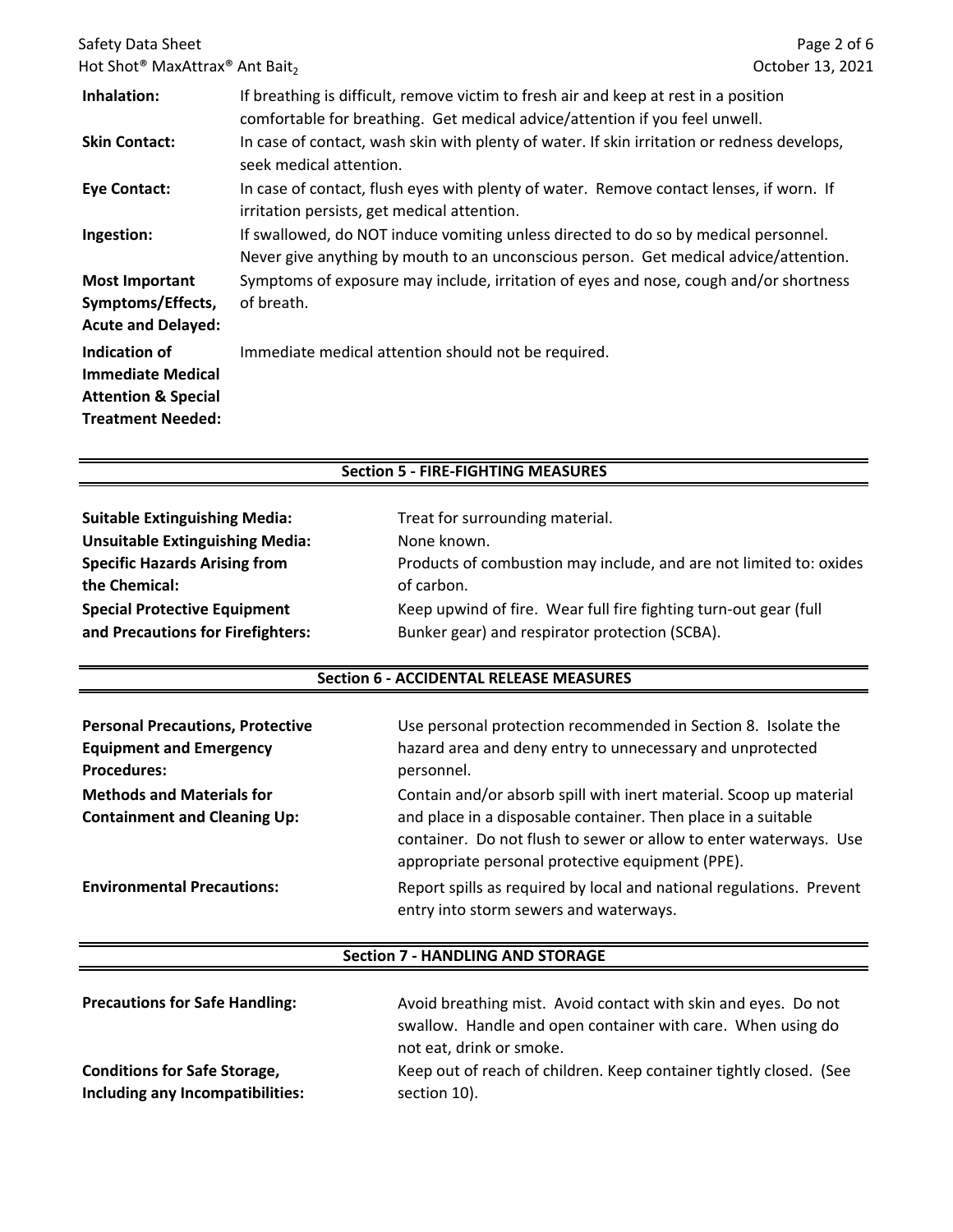## **Section 8 ‐ EXPOSURE CONTROLS / PERSONAL PROTECTION**

| <b>Control Parameters:</b>                                             | None                                                                                                     |  |  |
|------------------------------------------------------------------------|----------------------------------------------------------------------------------------------------------|--|--|
| <b>Appropriate Engineering Controls:</b>                               | General ventilation should be adequate for all normal use.                                               |  |  |
| Individual Protective Measures, Such as Personal Protective Equipment: |                                                                                                          |  |  |
| Eye/face protection:                                                   | None required for normal use. Avoid eye contact.                                                         |  |  |
| Skin and body protection:                                              | None required under normal use conditions.                                                               |  |  |
| Respiratory protection:                                                | None required under normal use conditions.                                                               |  |  |
| General hygiene considerations:                                        | Do not eat, drink or smoke where material is handled, processed or<br>stored. Wash hands after handling. |  |  |

#### **Section 9 ‐ PHYSICAL AND CHEMICAL PROPERTIES**

| Appearance (physical state,        | Light to medium brown, thick paste-like substance |
|------------------------------------|---------------------------------------------------|
| color, etc.):                      |                                                   |
| Odor:                              | <b>Peanut Butter</b>                              |
| <b>Odor Threshold:</b>             | No data available                                 |
| pH:                                | No data available                                 |
| <b>Melting / Freezing Point:</b>   | No data available                                 |
| Initial boiling point and range:   | No data available                                 |
| <b>Flashpoint:</b>                 | No data available                                 |
| <b>Evaporation Rate:</b>           | No data available                                 |
| Flammability (solid, gas):         | No data available                                 |
| <b>Upper/lower flammability or</b> |                                                   |
| explosive limits:                  | No data available                                 |
| Vapor pressure:                    | No data available                                 |
| Vapor density:                     | No data available                                 |
| <b>Relative density:</b>           | No data available                                 |
| Solubility(ies):                   | No data available                                 |
| Partition coefficient (n-          |                                                   |
| octanol/water):                    | No data available                                 |
| <b>Auto-ignition temperature:</b>  | No data available                                 |
| <b>Decomposition temperature:</b>  | No data available                                 |
| Viscosity:                         | No data available                                 |

# **Section 10 ‐ STABILITY AND REACTIVITY**

| <b>Reactivity:</b>              | No dangerous reaction known under conditions of normal use. |
|---------------------------------|-------------------------------------------------------------|
| <b>Chemical stability:</b>      | Stable under normal storage conditions.                     |
| <b>Possibility of hazardous</b> | No dangerous reaction known under conditions of normal use. |
| reactions:                      |                                                             |
| <b>Conditions to avoid:</b>     | Heat. Incompatible materials.                               |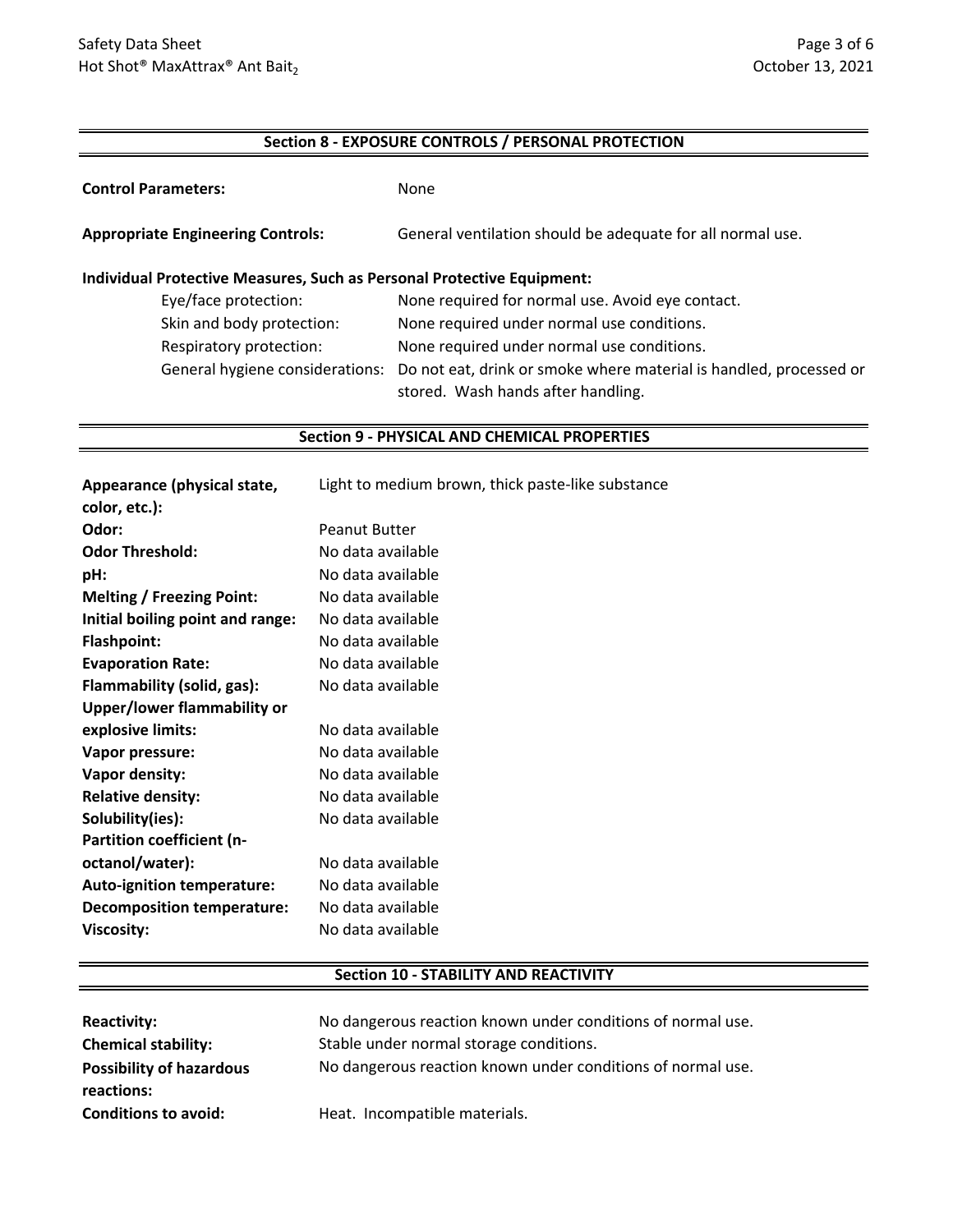**Incompatible materials:** None known.

**Hazardous decomposition products:** May include, and are not limited to oxides of carbon.

# **Section 11 ‐ TOXICOLOGICAL INFORMATION**

**Information on the likely routes** Inhalation, Ingestion and/or skin or eye contact **of exposure:**

## **Symptoms related to the physical, chemical and toxicological characteristics:**

| Inhalation:<br>Ingestion: | May cause respiratory tract irritation.<br>May be harmful if swallowed. May cause stomach distress, nausea<br>or vomiting.                        |
|---------------------------|---------------------------------------------------------------------------------------------------------------------------------------------------|
| Skin contact:             | May cause skin irritation. Symptoms may include redness, drying,<br>defatting and cracking of the skin.                                           |
| Eye contact:              | May cause eye irritation. Symptoms may include discomfort or<br>pain, excess blinking and tear production, with possible redness<br>and swelling. |

| <b>Acute Toxicity Values:</b> | <b>Calculated overall Chemical Acute Toxicity Values (ATE)</b> |               |                   |  |
|-------------------------------|----------------------------------------------------------------|---------------|-------------------|--|
|                               | LD50 (Oral)                                                    | LD50 (Dermal) | LC50 (inhalation) |  |
|                               | $>5000$ mg/kg                                                  | $>5000$ mg/kg | $>2$ mg/l         |  |
|                               |                                                                |               |                   |  |

**Sensitization:** Based on available data, the classification criteria are not met. **Eye Contact:** Based on available data, the classification criteria are not met. **Skin Contact:** Based on available data, the classification criteria are not met.

| <b>Chronic Effects-</b><br>Carcinogenicity: | Ingredient                                                                                                         |                                                                                                                                         | <b>Chemical Listed as a Carcinogen</b><br>or Potential Carcinogen (NTP,<br>IARC, OSHA) |  |  |
|---------------------------------------------|--------------------------------------------------------------------------------------------------------------------|-----------------------------------------------------------------------------------------------------------------------------------------|----------------------------------------------------------------------------------------|--|--|
|                                             |                                                                                                                    | None of the ingredients present in this product at or above 0.1%<br>are listed as potential carcinogens on the NTP, IARC or OSHA lists. |                                                                                        |  |  |
|                                             |                                                                                                                    |                                                                                                                                         |                                                                                        |  |  |
|                                             |                                                                                                                    |                                                                                                                                         |                                                                                        |  |  |
| <b>Reproductive Toxicity:</b>               |                                                                                                                    | Based on available data, the classification criteria are not met.                                                                       |                                                                                        |  |  |
| <b>Germ Cell Mutagenicity:</b>              |                                                                                                                    | Based on available data, the classification criteria are not met.                                                                       |                                                                                        |  |  |
| <b>STOT-single exposure:</b>                |                                                                                                                    | Based on available data, the classification criteria are not met.                                                                       |                                                                                        |  |  |
| <b>STOT-repeated exposure:</b>              |                                                                                                                    | Based on available data, the classification criteria are not met.                                                                       |                                                                                        |  |  |
| <b>Aspiration hazard:</b>                   |                                                                                                                    |                                                                                                                                         | Based on available data, the classification criteria are not met.                      |  |  |
| Comment:                                    | All information was generated using the GHS classification criteria for mixtures and test<br>data where available. |                                                                                                                                         |                                                                                        |  |  |

# **Section 12 ‐ ECOLOGICAL INFORMATION**

**Ecotoxicity:** This product is not expected to be harmful to aquatic organisms.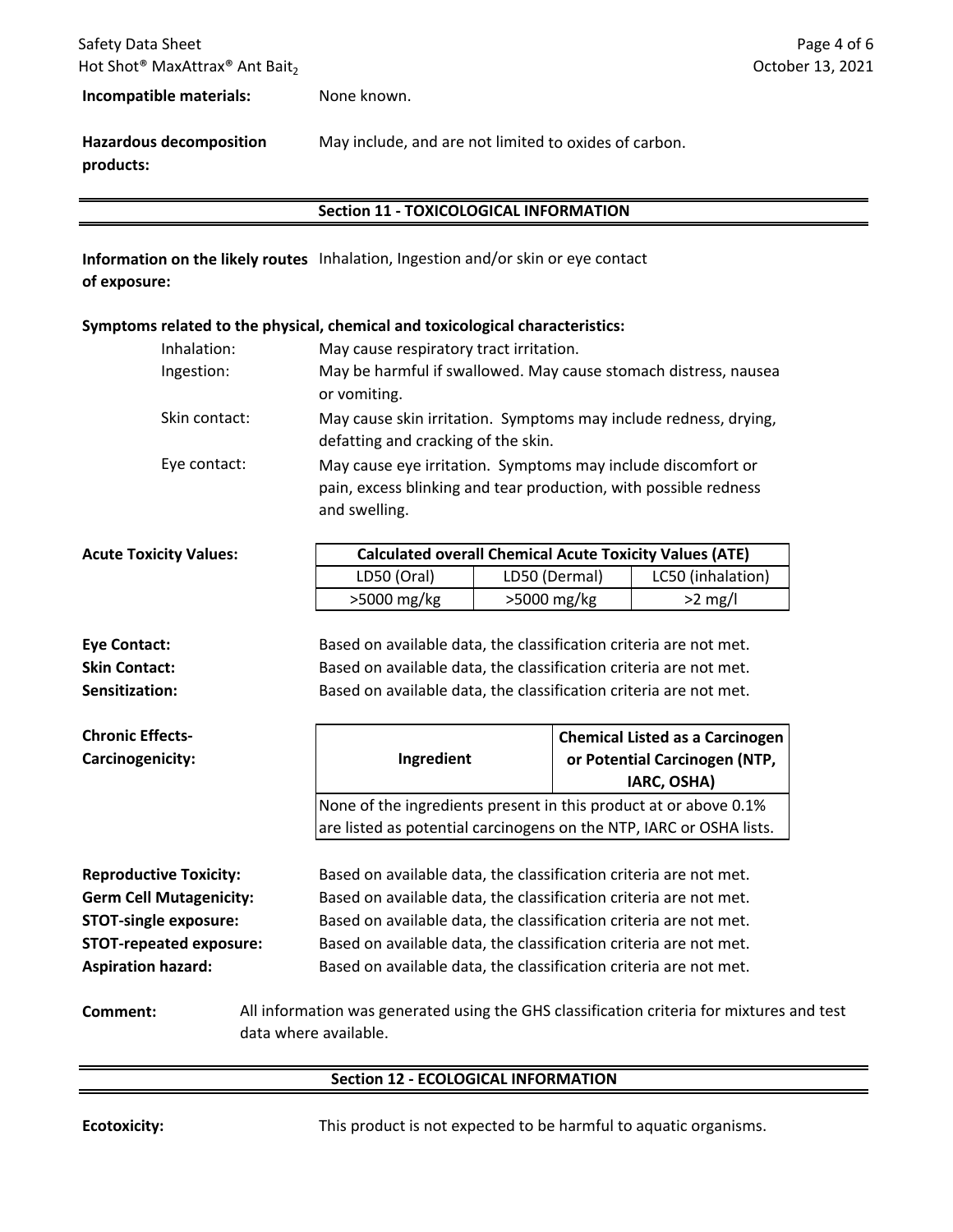| <b>Persistence and degradability:</b> | No data available |
|---------------------------------------|-------------------|
| <b>Bioaccumulative potential:</b>     | No data available |
| <b>Mobility in soil:</b>              | No data available |
| Other adverse effects:                | No data available |
|                                       |                   |

### **Section 13 ‐ DISPOSAL CONSIDERATIONS**

Dispose of in accordance with all local, state,/provincial and federal regulations. For more information see product label.

### **Section 14 ‐ TRANSPORTATION INFORMATION**

**DOT:** Not Regulated **IATA:** Not Regulated **IMDG:** Not Regulated

## **Section 15 ‐ REGULATORY INFORMATION**

# **US EPA Label Information:**

**EPA Pesticide Registration Number** 9688‐214‐8845 **Federal Insecticide, Fungicide, Rodenticide Act Regulations**

This chemical is a pesticide product registered by the Environmental Protection Agency and is subjected to certain labeling requirements under the federal pesticide law. These requirements differ from the classification criteria and hazard information required for safety data sheets, and for workplace labels of non-pesticide chemicals. Following is the hazard information as required on the pesticide label:

## **EPA Pesticide Label**

CAUTION: DO NOT ALLOW CHILDERN OR PETS TO PLAY WITH THE BAIT STATIONS Hazards to Humans and Domestic Animals

**STORAGE AND DISPOSAL: Storage:** Store in a cool, dry place inaccessible to children and pets. **Disposal: If empty:** Do not reuse this container. Place in trash or offer for recycling if available. **If partly filled:** Call your local solid waste agency for disposal instructions. **CAUTION**: Wash thoroughly with soap and water after handling bait stations.

| <b>EPA TSCA Inventory:</b>                   | All of the components of this product are either on the Toxic<br>Substances Control Act (TSCA) Inventory List or exempt. |
|----------------------------------------------|--------------------------------------------------------------------------------------------------------------------------|
| <b>SARA Hazard Category</b><br>$(311/312)$ : | See OSHA hazards listed in section 2.                                                                                    |